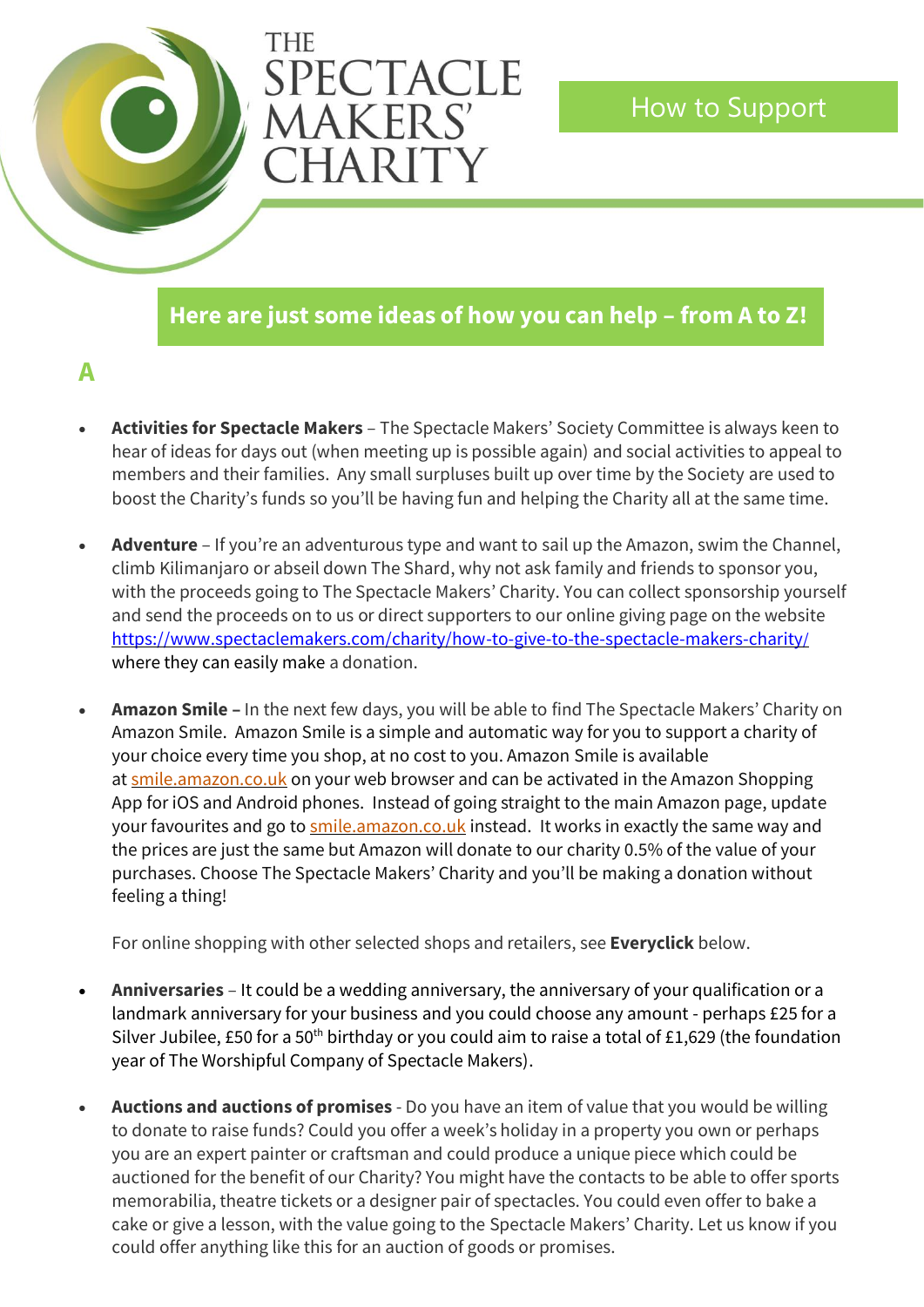

• **Awards** – If you have an idea for an annual award which would fit within our Charity's objectives, and you would be willing to fund it for several years to come, please get in touch. We'd love to hear from you.

#### **B**

- **Bake-off** Get the cake stands at the ready and raise a few pounds for The Spectacle Makers' Charity. Baking has never been so competitive. You could challenge colleagues to produce their speciality, ask participants to pay a small entry fee and allow everyone to compare scores and agree a winner while enjoying a Friday afternoon treat.
- **Bank account details -** If you want to give and don't want the Charity to have to pay any third party processing charges, please think about making a bank transfer directly to our Lloyds account. The details are:

Account Name: The Spectacle Makers' Charity Bank: Lloyds Sort code 30-90-89 Account number 55758268.

For international members:

IBAN: GB05LOYD30908955758268 BIC: LOYDGB21256

Thank you.

- **Big Occasions** Charities sometimes organise big set-piece events and we are no exception. Events like this take a lot of work but if you have contacts, if you've got experience of negotiating and organising and you know you can make things happen and deliver a great profit for our Charity, we'd love to hear from you!
- **Birthdays** What to buy the person who has everything? Give a donation instead and make that present a joy for more than just one person.

# **C**

- **Cancellations**  It happens: you invite a guest to lunch but something goes wrong and you end up with a spare ticket. The Charity will always be delighted if you ask for any refund to be treated as a donation.
- **Car Boot Sales** time for a clear out? Sell things you really don't need any more and think about setting aside a percentage to give to charity.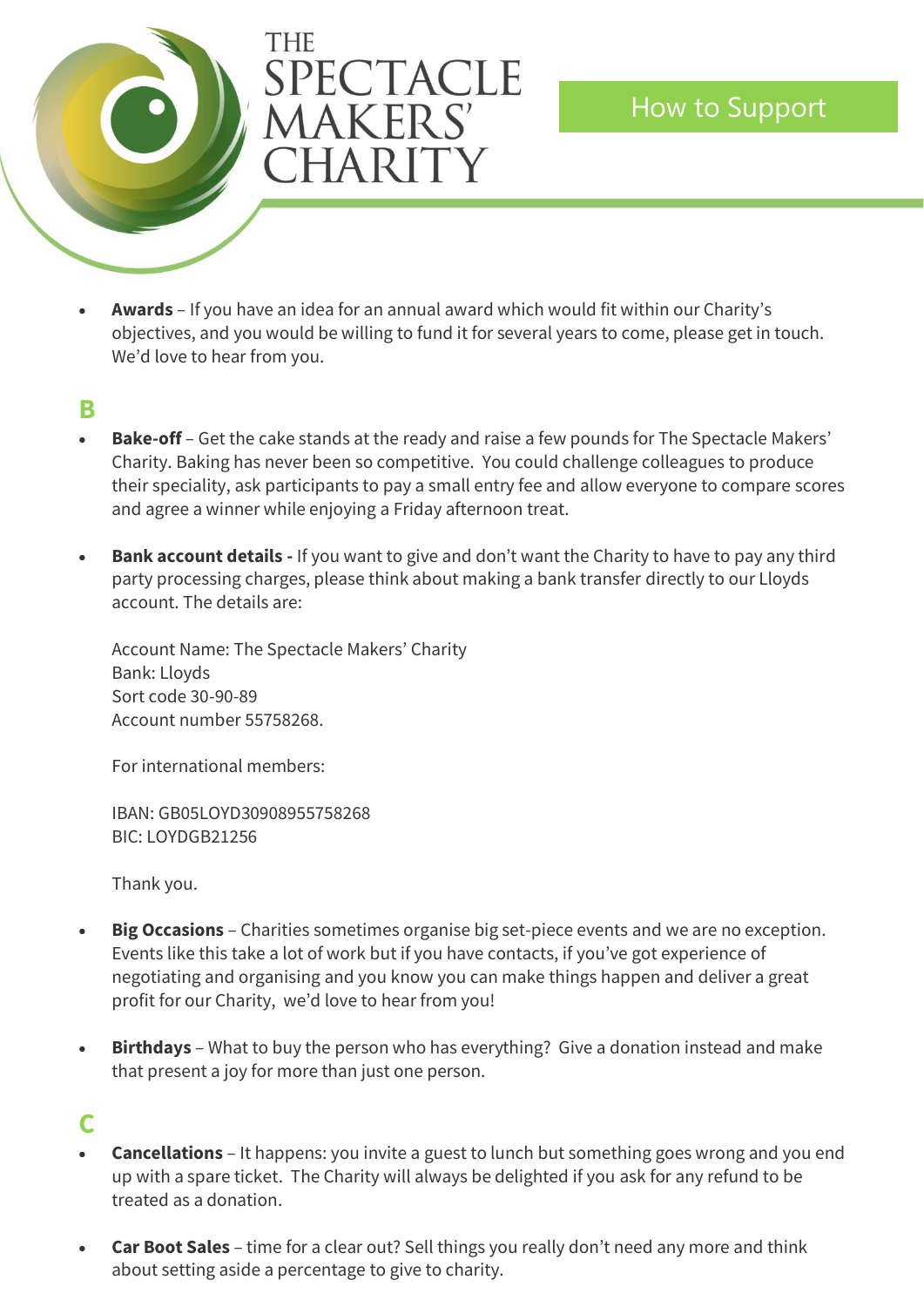

• **Corporate giving** – donations by UK limited companies to registered charities are deducted from profits before tax - and customers love to see charitable engagement. That's a double incentive! And whether you are within or outside the UK, an association with the oldest optical organisations in the world can bring benefits for you. Contact us for a discussion with one of our Court members and let's see how we can work together.

How to Support

• **Credit card donations** – you can make a one-off credit-card donation, or arrange for regular monthly donations from your credit card account easily on our website. Go to [https://www.spectaclemakers.com/charity/how-to-give-to-the-spectacle-makers-charity/.](https://www.spectaclemakers.com/charity/how-to-give-to-the-spectacle-makers-charity/) The Charity uses a payment platform called Stripe. Its processing charges are lower than most but the Charity does have to pay a small amount (as it does for cashing cheques). If you would prefer the Charity to receive the full amount of your donation, please make a bank transfer.

**D**

- **Dieting** give away a pound for every pound you lose!
- **Dinner Dances and Discos** always popular and good for fundraising. We'll have to wait a little while until we can get together on the dance floor again but you can always dance in your kitchen and keep fit while you wait.
- **Doctors**  Ophthalmologists are people who started out as doctors and saw the light! Over the last 4 years, The Spectacle Makers' Charity has encouraged the careers of 12 trainee ophthalmologists by helping with the travel costs for attending conferences where their research could be shared and published. We will continue to offer support for people starting out in all optical sectors and you can help too, by making a donation.

# **E**

- **Events**  when it is safe to do so again, come to an event to support your Company's own Charity. There will be opportunities to talk to people who have benefited directly from your generosity. Young people who have received bursaries and travel awards always enjoy hearing the experience of actual optometrists, orthoptists, dispensing and contact lens opticians, ophthalmologists and researchers.
- **EveryClick**  for online shopping, start a[t www.everyclick.com](http://www.everyclick.com/) and choose as your favourite charity The Spectacle Makers' Charity (registered no 1186122). For every purchase you make connecting to retailers via this website, the retailer will make a small donation back to us, at no additional cost to you. Also see **Amazon Smile.**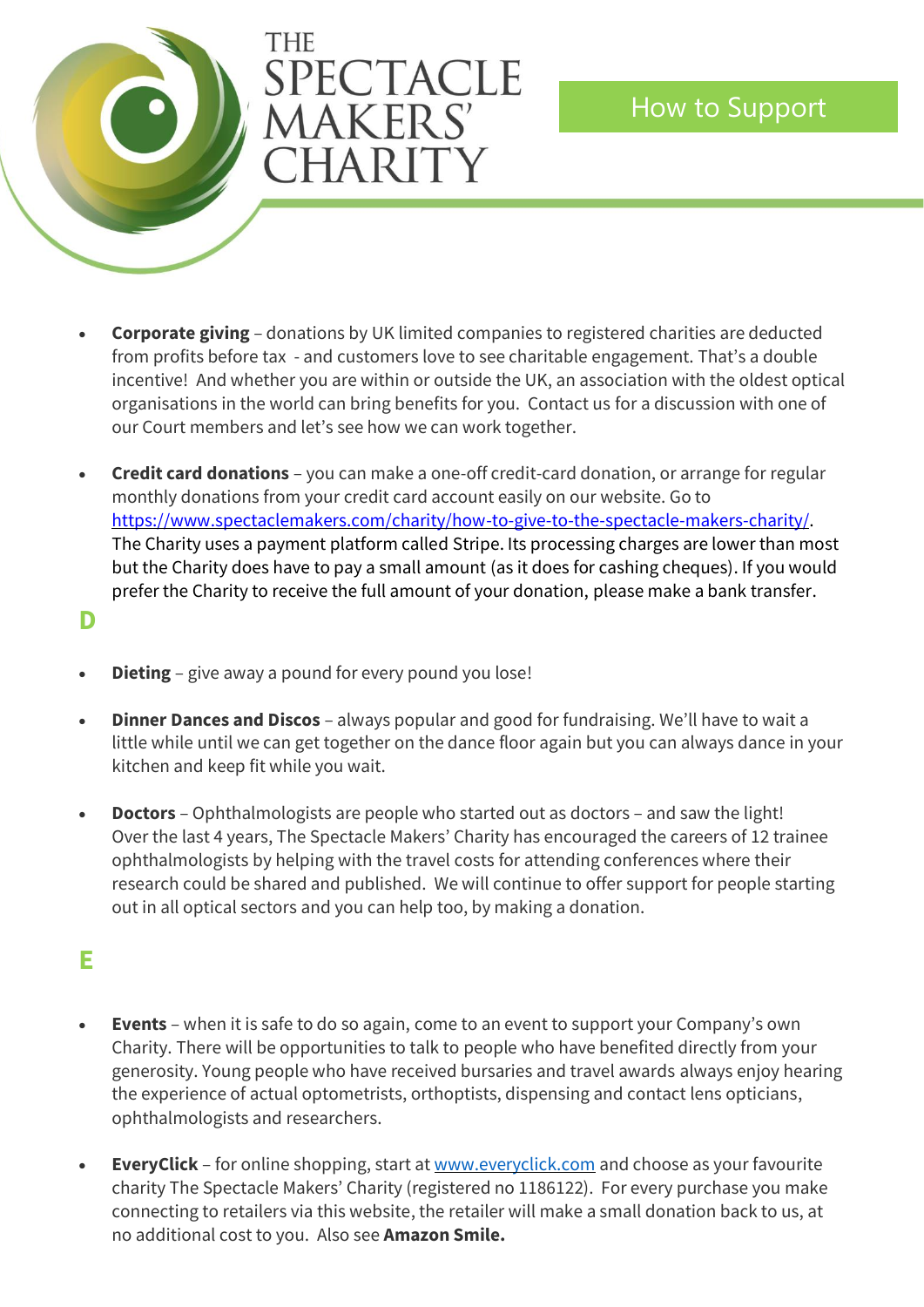

- **Exhibitions** do you have a great collection of spectacle frames or a room full of paintings or photographs? Why not put on your own exhibition and invite attendees to make a donation.
- **Experts** from time to time, the Trustees may need to call on specialist knowledge when reviewing a grant application. We hope members will be happy to take a call if that situation arises. We will be very grateful for your help and advice.

# **F**

- **Facebook Marketplace** sell the things you no longer need locally and donate some of the proceeds to our Charity. Sometimes, Facebook will suggest that a post could raise funds for a nominated Charity. If you would like to choose The Spectacle Makers' Charity, the critical thing you will need is the Charity's registered number, **1186122.**
- Fancy-dress days Fancy dress days are a fun way to raise money. If you're the boss, involve your staff, agree a theme and enjoy seeing people in a different light.
- **Fashion Show or SwapShop** again, not possible at the moment but something to look forward to in future. Hire a clothes rail, gather a group of friends and raise money for The Spectacle Makers' Charity.
- **Fitness** run, walk or swim or be like this year's Sheriff and be sponsored to slim

# **G**

- **Gift Aid -** an easy way to make your donation increase by 25% if you are a UK taxpayer, making voluntary donations from your own account without asking for anything in return. Download the **Gift Aid declaration form** from the website or from the members' area and post or scan it to the office. We'll do the rest.
- Remember that if you are organising a fundraising event where people will get something for their money (eg they pay for a ticket or they will get free refreshments in return for a donation) this cannot count for Gift Aid. Gift Aid can only be claimed on voluntary donations.
- **Give it up!** Whether you've made a New Year's Resolution, there's a habit you want to break or you've just decided to turn over a new leaf, why not donate any money you save to our Charity?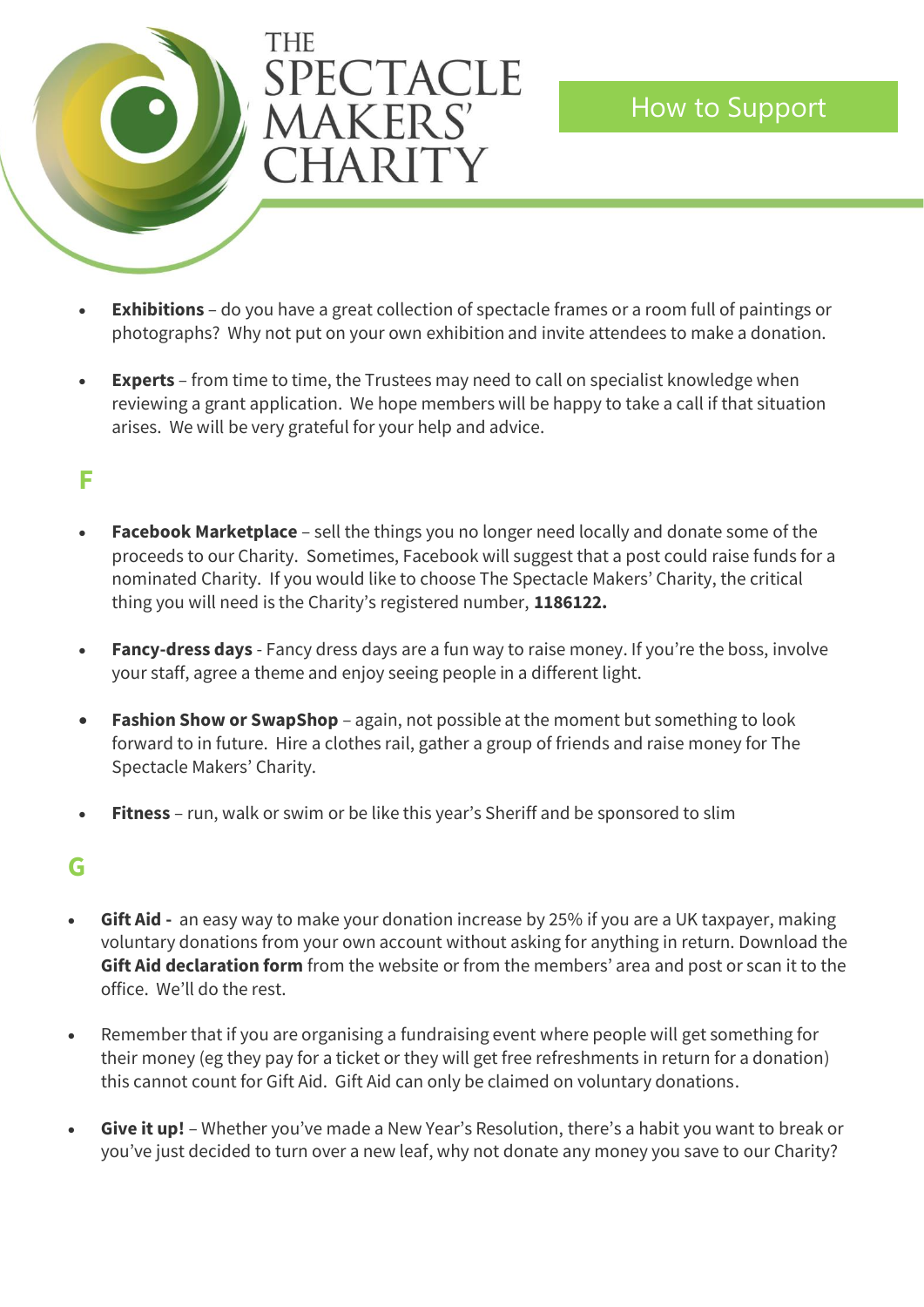

How to Support

### **H**

• **Hello and Welcome** – one of the great benefits of membership of our Company is the wide network of professionals we meet. Please do introduce friends and colleagues and encourage them to get involved in the Livery world and see the good work done by all Livery companies in supporting fellowship and charities, from knife crime reduction to the funding of schools and almshouses, not forgetting our own support for charities improving the lives of vision impaired people and their families.

### **I**

- **In Memoriam** we can provide support and make sure you have all the details you need to ask for donations instead of flowers for a Spectacle Maker who has died. We read out at each Annual Service of Remembrance, Thanksgiving and Rededication the names of all Spectacle Makers who have died during the previous year.
- **International members** Gift Aid does not apply for members outside the UK and the tax rules on charitable donations vary from country to country so you may need to seek local advice in relation to major gifts and legacies. We welcome donations of any size from international members by credit card or international bank transfer – even better to see you in person if you can co-ordinate a business visit to London with a visit to the Spectacle Makers.

#### **J**

- **Jewellery, artworks and individual assets** are items that can be set aside in your will or in a letter of wishes to benefit a person or a charity of your choosing. Always take appropriate professional advice if this is something you're considering
- **Just a little bit** every donation will help. A pound or two, every now and then, can make a big difference and will be very much appreciated.

# **K**

• **Knitting** - Why not use your needle skills to knit and raise money for the Charity? Your skills and craft will be much admired by those of us who are completely ham-fisted. You might even get people talking. You can tell them all about the projects and people supported by The Spectacle Makers' Charity publicity.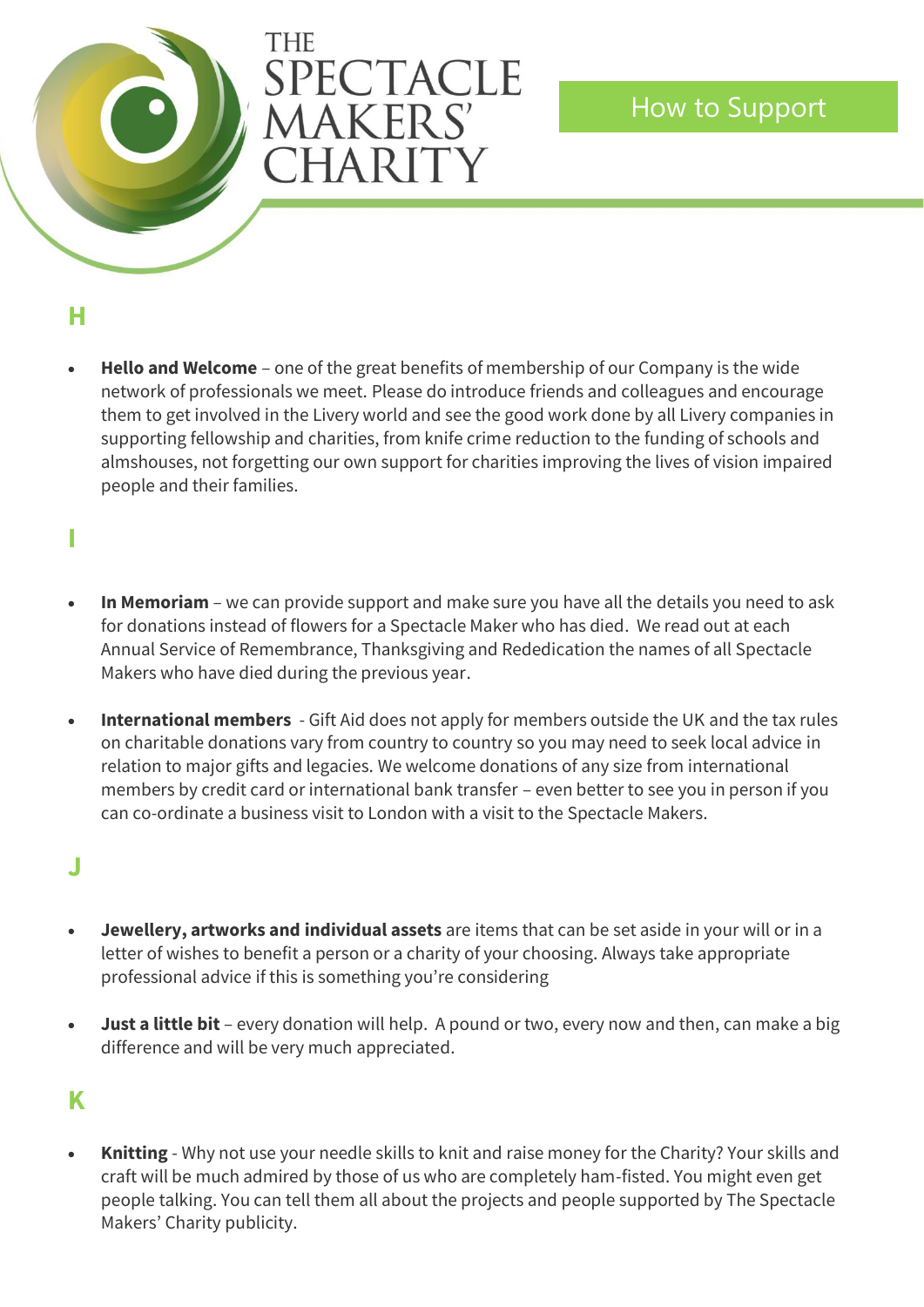

**L**

- **Lecturers –** please help spread the word about our bursary scheme. Details are sent out to departments every year and we advertise the scheme in the optical press and on Twitter. Online application forms for 2020 are now available via the website: [https://www.spectaclemakers.com/charity/bursaries-and-travel-awards/bursary](https://www.spectaclemakers.com/charity/bursaries-and-travel-awards/bursary-application-form-2020-3/)[application-form-2020-3/](https://www.spectaclemakers.com/charity/bursaries-and-travel-awards/bursary-application-form-2020-3/)
- **LinkedIn** every link widens the circle. Please do talk about your membership of the Company on your LinkedIn profile and spread the word. A strong membership will sustain both the Company and the Charity for the next 400 years.
- **Lottery wins** have you won £10 or even more? It will bring even more luck if you donate that to boost our fund for education and small-scale pilot research projects.

### **M**

- **Marathon events** Before you skip quickly past to the next idea, remember a marathon doesn't have to mean running! It could be marathon tap dancing or walking, as well as world-record attempts in almost every task you could imagine. The 2.6 challenge this year showed that it doesn't always have to mean 26.2 miles either (though if you can run or cycle and be sponsored for your efforts, great!)
- **Matched Giving** Ask your employer if they operate a matched giving scheme. The Spectacle Makers' Charity is a registered charity and is suitable for payroll giving.
- **Mentoring** please add into your profile on the members' area if you would be willing to mentor one of our bursary winners as they qualify and step out into the world of work.
- **Music** concerts, choirs, jazz or rock? Approach friends with big gardens, a local church or theatre (once public events can resume) and offer a fabulous evening out for those who love music.

### **N**

• **Named Prizes** – the Arnold Sinclair prize for optical technicians took its name from the founder of Sinclair Optical Services who died too soon and was remembered by colleagues collecting money in his honour. If you would like to give or collect money to fund a specific prize or award, please do get in touch.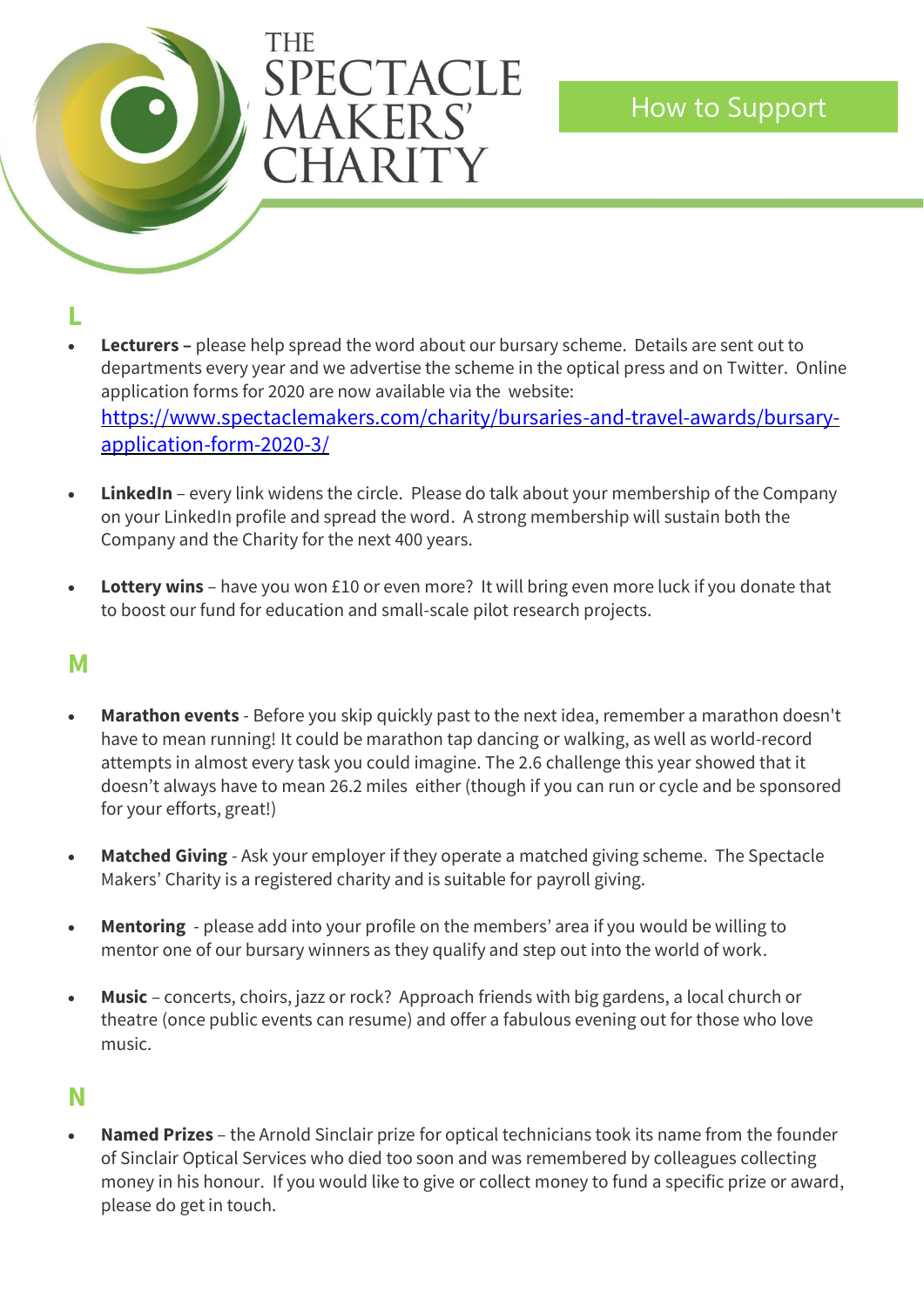

- **Don't Say No!** Promote positivity by imposing a fine for every time you say No (other than in a clinical context).
- **Names and numbers** Name the teddy or soft toy or guess the number of Smarties in a jar. Whatever it is you choose, tap into people's competitive nature with a simple guessing game. Charge per entry and offer a prize, either a product or a set sum of money.
- **New Year's Resolution –** make 2021 the year when you volunteer/apply to become a Trustee/offer to mentor a student/pay for a bursary winner to become a Freeman

# **O**

- **Odd Jobs** maybe you can build flat-pack furniture or fix a broken tap for just a nominal contribution to a good cause
- **Offers of help** all offers of help preparing for a Charity event will be gratefully received!
- **Open Garden / Day** If your garden is in full bloom or you have access to a special building, maybe you could offer a privileged private tour – people love a unique experience

#### **P**

**Pennies** – give us your small change! Collect it in a jar, pay it in and transfer that amount from your bank account to ours, before starting all over again.

Or why not impose a small 2p for 5p fine for swearing or annoying words heard too often in your home or practice. The Clerk's personal bugbear is the word "like" more than 10 times in one teenage sentence….

- **Premium Bonds** before long, the unexpected thrill of a cheque of £25 or £50 from ERNIE landing on the doormat will become a thing of the past as all payments will go straight to bank accounts – but you can replicate the "feel-good" factor by setting aside any small windfalls and donating the equivalent amount to The Spectacle Makers' Charity.
- **Processing Charges** you can avoid processing charges for you and for the Charity by making donations from a Sterling bank account and transferring from your bank account straight to the Charity account or setting up a monthly standing order. As a guideline, £20 per month would be the same as one take-away meal for two. The value will last much longer - it's worth it!
- **Products**  small surplus stocks of lens cloths, cases and non-prescription products can be used in raffles or stalls at City events, or suitable equipment or small give-always are much appreciated by bursary winners who produce the best progress reports. Please get in touch with the Clerk if you can help.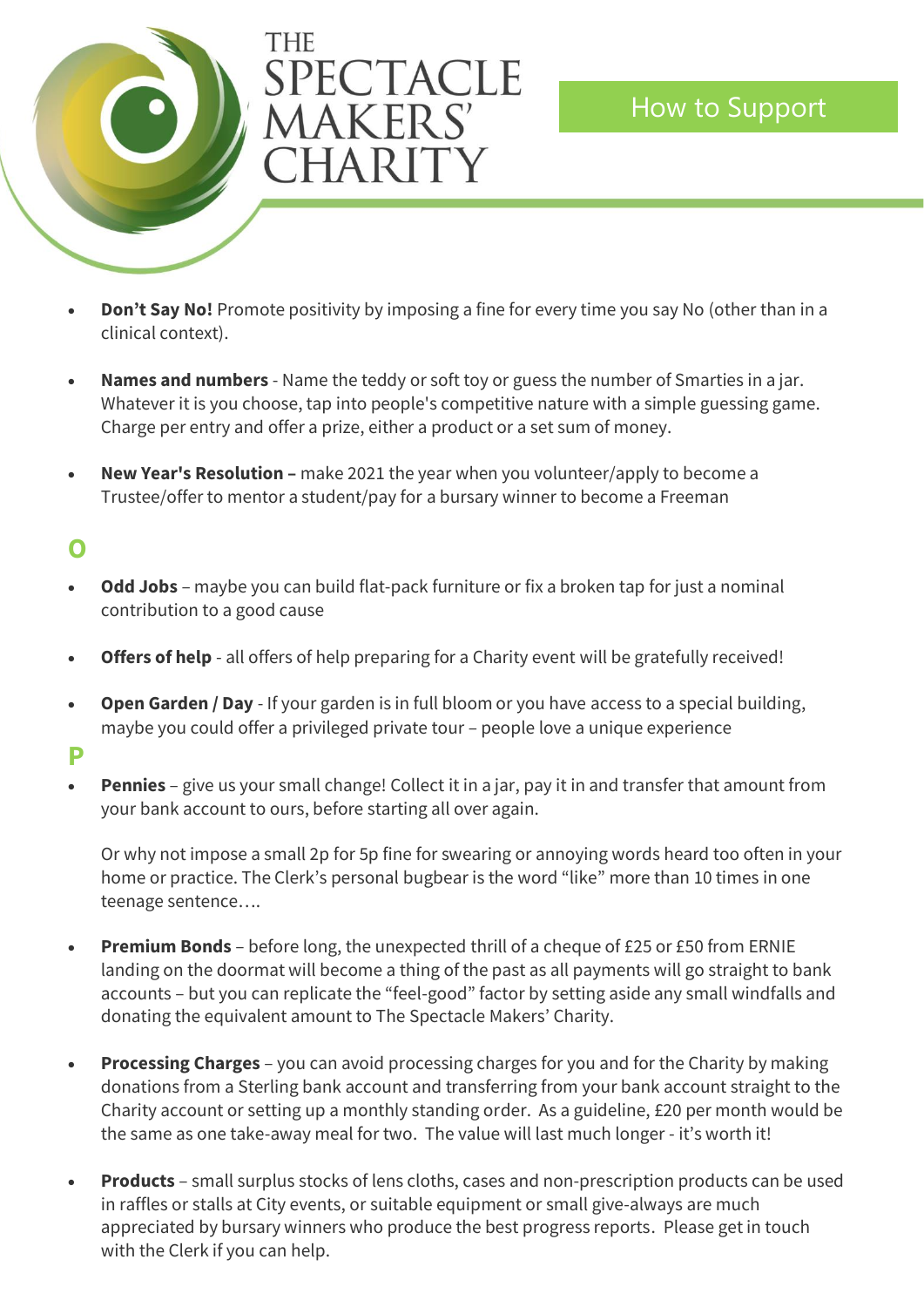

How to Support

# **Q**

- **Questions**  The Charity section of the website will be kept up to date so you can see the causes which have been supported with grants and some of the reports from bursary and award winners. If you have any questions, please contact [charity@spectaclemakers.com.](mailto:charity@spectaclemakers.com)
- **Quiz night** Simple... but the questions might not be. Look out for our next Quiz Night when you can get to know fellow Spectacle Makers or organise your own local or online event. You can charge an entry fee or just talk about The Spectacle Makers' Charity and ask anyone who would like to do so afterwards to make a small donation.

#### **R**

- **Raffle** We will sometimes hold raffles at Society and Company events to raise money for the Spectacle Makers' Charity. Buy a ticket and get involved or donate a product or experience (eg a behind-the-scenes tour) as a prize
- **Recipe Book**  do you have a flair for food or lots of friends and an eye for design? Maybe you could collect Spectacle Maker favourite recipes and turn them into a book, all sales going to support our Charity.
- **Research**  our funds are not large enough to support major research projects but we know there is a gap in funding for pilot projects and small scale graduate and in-practice studies. The Trustees will consider applications from groups looking for smaller grants, so long as the work is supported by a university or hospital department and/or a registered charity and proper peerreview mechanisms are in place. If you know of a small project that might qualify for support, please direct them to our website page [https://www.spectaclemakers.com/charity/how-to](https://www.spectaclemakers.com/charity/how-to-apply-for-a-grant/)[apply-for-a-grant/](https://www.spectaclemakers.com/charity/how-to-apply-for-a-grant/) for more information.
- **Rounding up** many bank Apps offer a "rounding up" facility, where your spending is rounded up with spare pennies being set aside as savings in a separate account. You could keep an eye on these small amounts and make a transfer to The Spectacle Makers' Charity from time to time. If you don't use Apps, have a look at your shopping receipts instead and see what you could spare for the Charity if you rounded up your bill to the nearest pound.
- **Royalties** not everyone can write a book but we have several Spectacle Makers who have done just that – and have donated their royalties to help our charitable work. Whether it's a fee for an article or a few pence from each copy of a book, those amounts could make a big difference to the number of people we can support.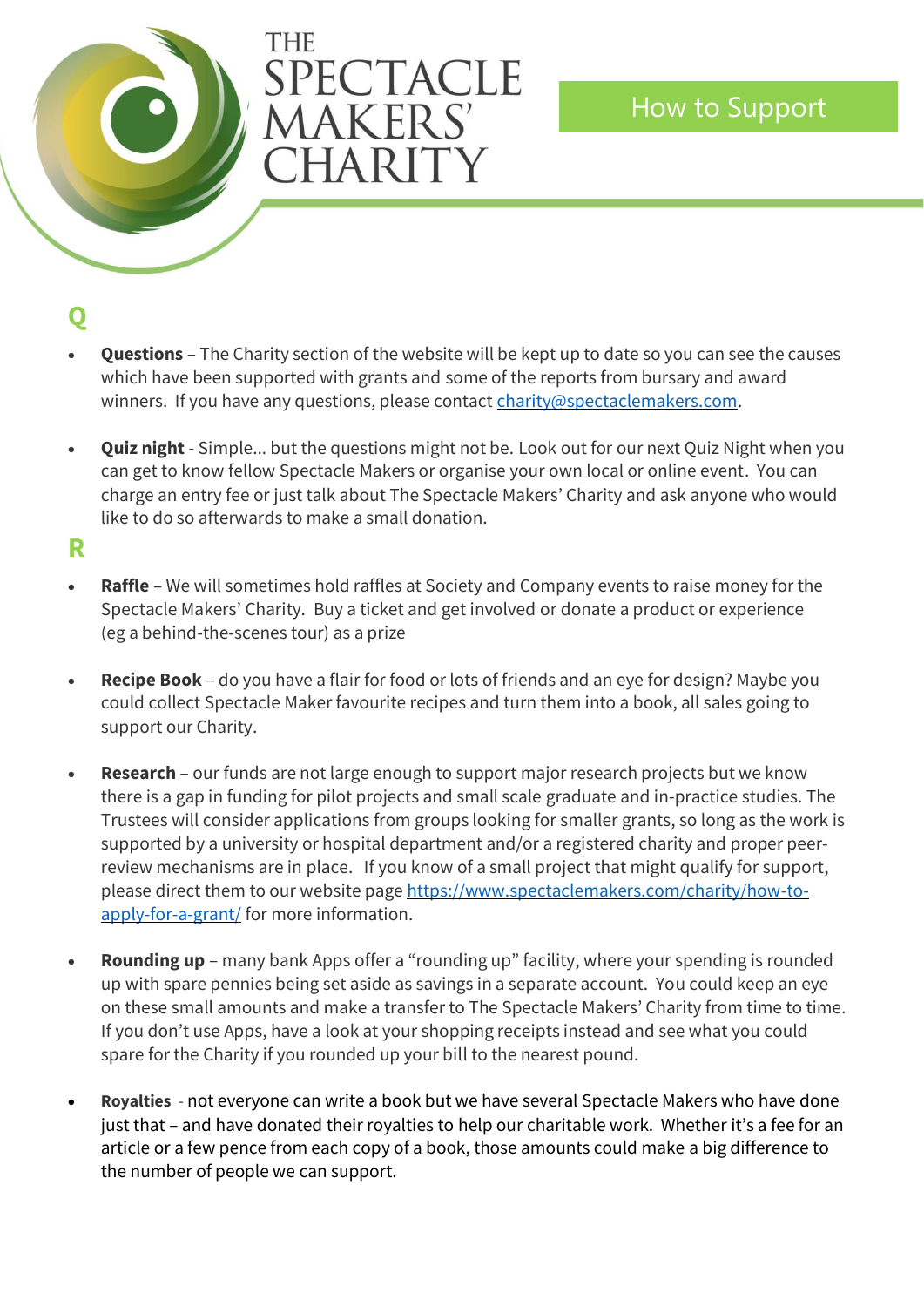

### **S**

• **Society events** – Any small surpluses that arise from Society events are gathered together and donated to our Charity. Every extra 50p or £1 counts and everything is added up over the course of two or three years. Last year, the Society donated £4,000 to help our charity work. If you're coming to a Society event, you may well be helping the Charity as well as having a great time.

How to Support

- **Spread the word** if you know of an individual who might be eligible for a Spectacle Makers' Charity bursary or travel award, please send them to our web page [https://www.spectaclemakers.com/charity/bursaries-and-travel-awards/.](https://www.spectaclemakers.com/charity/bursaries-and-travel-awards/) Both schemes operate within fixed rules and a set timetable, in order to be fair. It's worth repeating that, unfortunately, the Trustees are unable to consider speculative approaches for hardship grants. There are several other charities in the optical sector who do offer hardship funds and we will direct applicants to them if we cannot help.
- **Suggestions**  many Spectacle Makers have connections with vision charities. If you know of a charity with a project that fits the grant- giving criteria, please point them to the online application form on the website [https://www.spectaclemakers.com/charity/how-to-apply-for-a](https://www.spectaclemakers.com/charity/how-to-apply-for-a-grant/)[grant/.](https://www.spectaclemakers.com/charity/how-to-apply-for-a-grant/) The Trustees consider all applications impartially. A connection with a Freeman or Liveryman will not be taken into account in the assessment and our funds have to be used as the Trustees think best so there are no promises, but it's always worth checking the criteria and taking just a few minutes to submit an online application.

# **T**

- **The 100 Club** in a 100 Club, there are just 100 participants and each participant agrees to pay £100 a year to the Charity. In return, their unique number is entered into a draw for a cash prize. The Club is registered as a lottery and operates to strict rules. The 100 Club was a success for The Worshipful Company of Spectacle Makers' Charity and a new 100 Club for the Spectacle Makers' Charity is on the way for 2021. If you had a standing order set up for the old 100 Club timed for 1 April or 1 January, it will need to be stopped and restarted for the new Charity. More details will follow soon.
- **Treasure Hunts and Scavenger Hunts** are great fun and you can learn a lot along the way! They can also be done in a distanced way or online as well as in real life. If you would be interested in organising a hunt for individuals or small teams, with entry fees raising funds for The Spectacle Makers' Charity, we would love to hear from you.
- **Trustees**  Trustees serve for up to three years, which means that vacancies for Trustees of the Charity will arise on a regular basis. They will be advertised to all Company members. Sometimes there will be a need for particular professional skills; at other times the key criteria will be just enthusiasm and the capability to take on the legal duties of a Trustee. If you are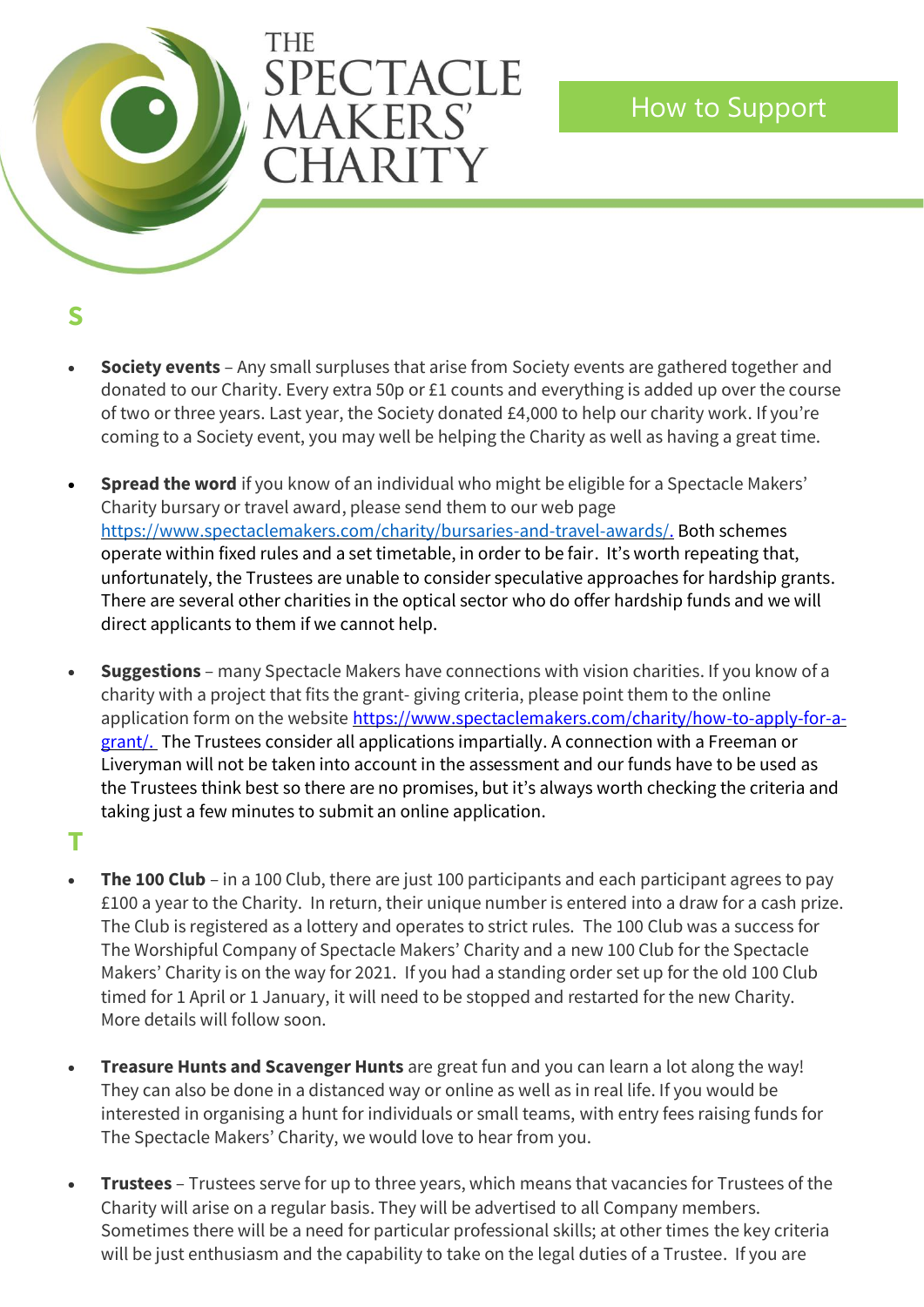

interested in getting involved with the Charity but have too many other commitments to consider being a Trustee, there are lots of other opportunities to help. Keep an eye on the website to see what the Charity is up to and try out some of the ideas in this document.

- **Tweet!** If you have a Twitter account, please follow @spectaclemakers and retweet posts to spread the word about the Company and the Spectacle Makers' Charity. We have a wide and engaged audience and whilst our posts will never reach thousands of followers, we know they make a difference to how our Company and our charitable work is perceived across the City of London and across the world. We also know that our Tweets help to explain what livery companies are all about and encourage more people to find out more and to get involved, sustaining the Company and the Charity for (we hope) another 400 years.
- **U**
- **Universities and Colleges** our bursary scheme has helped to strengthen our relationship with the schools of optometry, orthoptics and dispensing in universities and colleges around the UK – but we can always do more. If you would like to volunteer as an ambassador for the Company within your university community to promote membership, or you can encourage applications from colleagues for our bursary or travel awards or our prestigious Medals for research, please get in touch.
- **Unusual objects** the piece of equipment from the back of your practice cupboard or a fascinating old pair of spectacles may indeed be very rare and could be valuable – but it could just be one of a large number of similar objects which have only sentimental value. We only have a very small space within our own office and it may be that the object would be better preserved in another setting.

We work closely with Neil Handley, Curator of the British Optical Association Museum within the College of Optometrists and will be pleased to hear about items of historical value – but please always send photos and never the actual objects themselves. Between us, the expertise of other members and th[e International Ophthalmic Antiques Collectors Club,](https://oaicc.com/) we will advise if we can.

**V**

- **Valentine's Day -** spread the love further by giving the cost of a card or a bunch of flowers to our Charity. We'll love you for it!
- **Vegetable Patch**  vegetables from your garden or allotment could generate a very easy and very useful donation to the Charity. Your neighbours and friends may be very happy to take surplus produce in return for a small donation in an Honesty Box.
- **Volunteering** all our Trustees, Company Court and officers, Stewards and members of Committees are volunteers. The Company and the Charity depend on the willingness of capable people giving their time and energy.